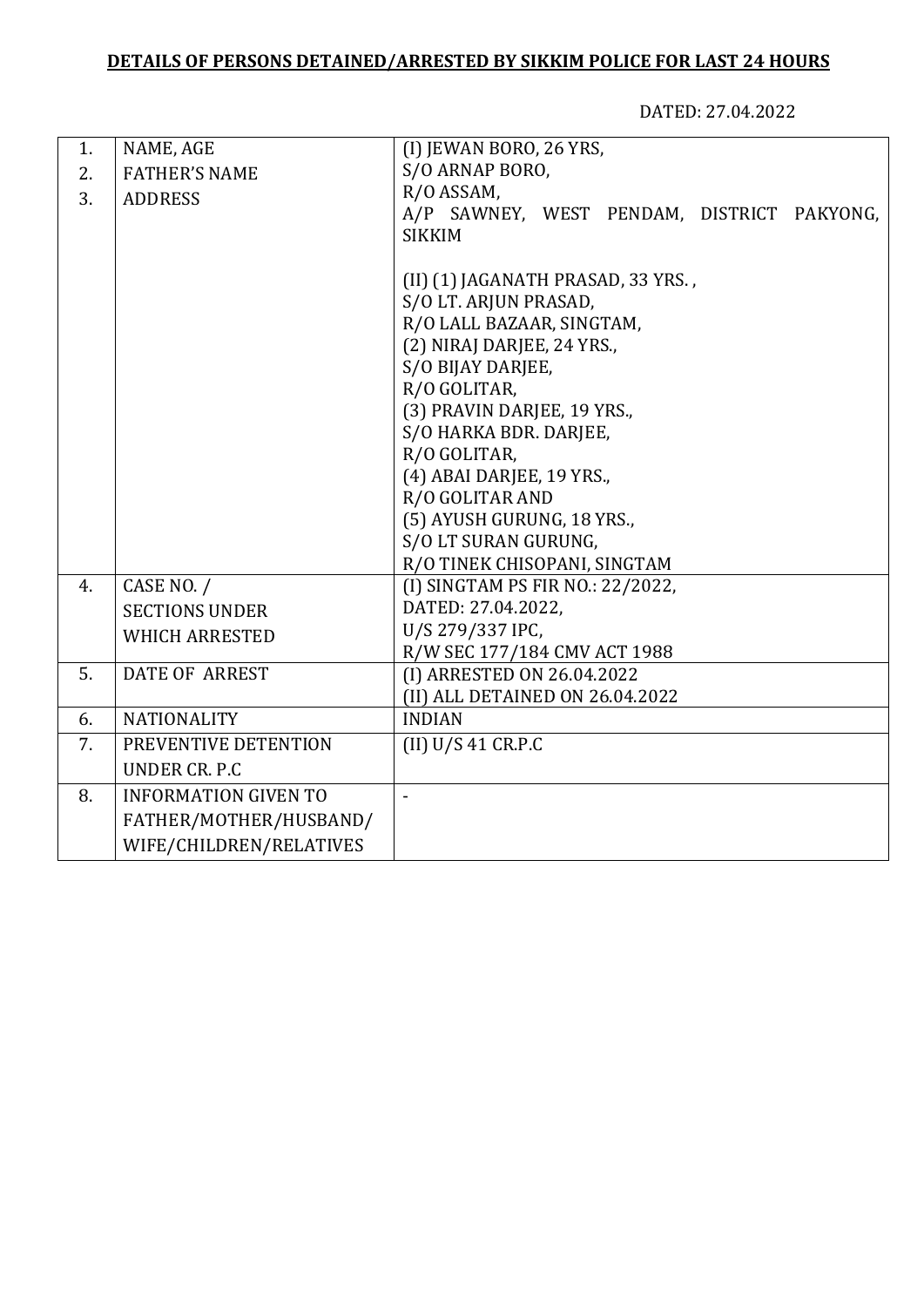## **DETAILS OF PERSONS DETAINED/ARRESTED BY SIKKIM POLICE FOR LAST 24 HOURS**

DATED: 27.04.2022

| 1. | NAME, AGE                   | (I) 1. SUK BDR. MANGER, 33 YRS,          |
|----|-----------------------------|------------------------------------------|
| 2. | <b>FATHER'S NAME</b>        | S/O LT. RAM BDR MANGER,                  |
| 3. | <b>ADDRESS</b>              | R/O LINGTAM, EAST SIKKIM                 |
|    |                             | 2. BHIM DAL RAI, 33 YRS,                 |
|    |                             | S/O DHAN BDR RAI,                        |
|    |                             | R/O ROLEP, EAST SIKKIM                   |
|    |                             | (II) LOUIS D. LAMA, 52 YRS,              |
|    |                             | S/O LT. P. S. LAMA,                      |
|    |                             | R/O DEORALI, GANGTOK, SIKKIM             |
|    |                             |                                          |
|    |                             | (III) WASIM KHAN, 42 YRS,                |
|    |                             | S/O RAIS KHAN,                           |
|    |                             | R/O SULTANPUR, UP                        |
| 4. | CASE NO. /                  | (I) IN C/W SADAR PS FIR NO: 51/2022,     |
|    | <b>SECTIONS UNDER</b>       | DTD-31/03/2022,                          |
|    | <b>WHICH ARRESTED</b>       | U/S 157/158/120B/34 IPC, 1860,           |
|    |                             | R/W SEC 25 OF ARMS ACT, 1959             |
|    |                             | (II) SADAR PS CR.P.C. CASE               |
|    |                             | (III) SADAR PS CMV ACT                   |
| 5. | <b>DATE OF ARREST</b>       | (I) ALL ARRESTED ON 26.04.2022           |
|    |                             | (II) & (III) BOTH DETAINED ON 26.04.2022 |
| 6. | <b>NATIONALITY</b>          | <b>INDIAN</b>                            |
| 7. | PREVENTIVE DETENTION        | (II) U/S 151 CR.P.C                      |
|    | UNDER CR. P.C.              | (III) U/S 202 CMV ACT, 1988              |
| 8. | <b>INFORMATION GIVEN TO</b> |                                          |
|    | FATHER/MOTHER/HUSBAND/      |                                          |
|    | WIFE/CHILDREN/RELATIVES     |                                          |
|    |                             |                                          |